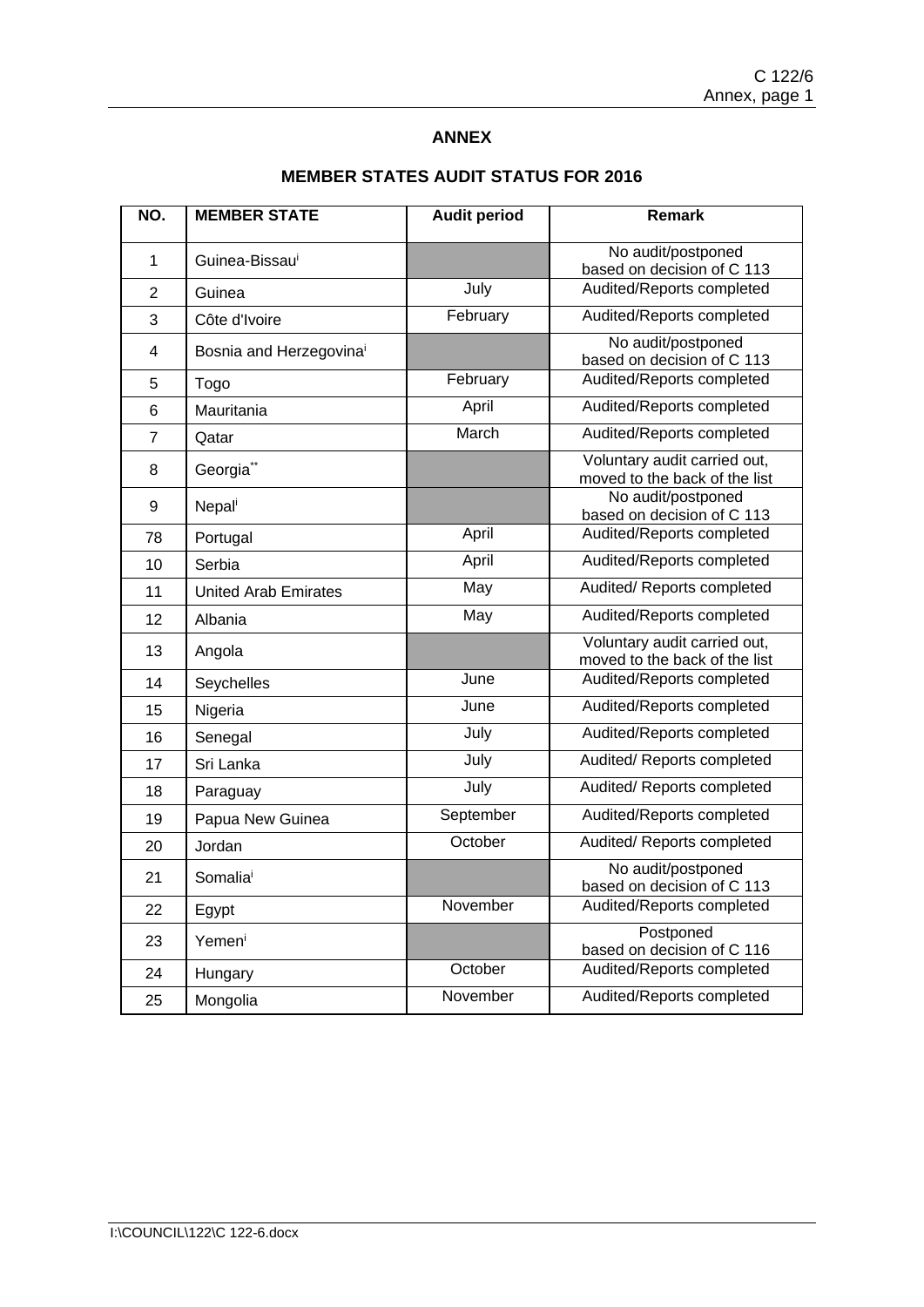| NO. | <b>MEMBER STATE</b>                        | <b>Audit period</b> | <b>Remark</b>                                                 |
|-----|--------------------------------------------|---------------------|---------------------------------------------------------------|
| 26  | Ghana                                      | January             | Audited/Reports completed                                     |
| 27  | Kazakhstan                                 | January             | Audited/Reports completed                                     |
| 28  | Macao, China <sup>±</sup>                  | December            | Audited/Reports completed                                     |
| 29  | Gambia                                     |                     | (Audited in 2018)                                             |
| 30  | Kiribati                                   | May                 | Audited/Reports completed                                     |
| 31  | <b>Bahrain</b>                             | March               | Audited/Reports completed                                     |
| 32  | Oman                                       | March               | Audited/Reports completed                                     |
| 33  | Gabon                                      | April               | Audited/Reports completed                                     |
| 34  | Venezuela (Bolivarian<br>Republic of)      | April               | Audited/Reports completed                                     |
| 35  | Democratic Republic of the<br>Congo        | May                 | Audited/Reports completed                                     |
| 36  | Azerbaijan                                 | May                 | Audited/Reports completed                                     |
| 37  | Cabo Verde                                 | May                 | Audited/Reports completed                                     |
| 38  | Nicaragua                                  | June                | Audited/Reports completed                                     |
| 39  | Iraqi                                      |                     | Postponed<br>based on decision of C 116                       |
| 40  | El Salvador**                              |                     | Voluntary audit carried out,<br>moved to the back of the list |
| 41  | Czechia                                    | October             | Audited/Reports completed                                     |
| 42  | Cambodia                                   | July                | Audited/Reports completed                                     |
| 43  | Slovakia                                   | July                | Audited/Reports completed                                     |
| 44  | Cuba                                       | September           | Audited/Reports completed                                     |
| 45  | Bangladesh                                 | October             | Audited/Reports completed                                     |
| 46  | <b>Trinidad and Tobago</b>                 | December            | Audited/Reports completed                                     |
| 47  | Monaco                                     | September           | Audited/Reports completed                                     |
| 48  | Madagascar                                 | October             | Audited/Reports completed                                     |
| 49  | Vanuatu                                    | October             | Audited/Reports completed                                     |
| 50  | <b>Bolivia (Plurinational State</b><br>of) | December            | Audited/Reports completed                                     |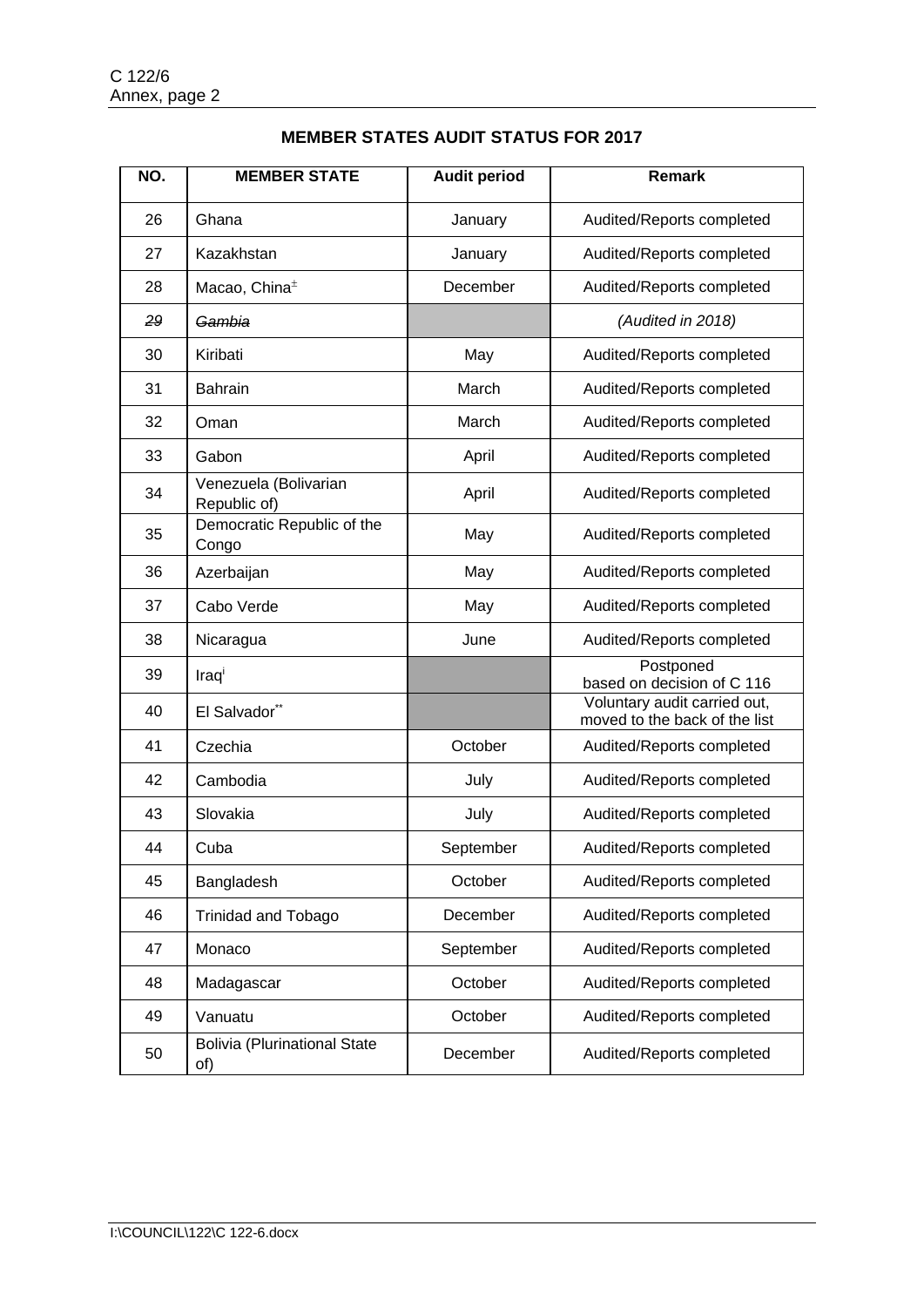| NO. | <b>MEMBER STATE</b>      | <b>Audit period</b> | <b>Remark</b>                                                 |
|-----|--------------------------|---------------------|---------------------------------------------------------------|
| 51  | Djibouti                 | November            | Audited/ Reports being finalized                              |
| 52  | Myanmar                  | February            | Audited/Reports completed                                     |
| 53  | Guyana                   | February            | Audited/Reports completed                                     |
| 54  | Suriname                 | March               | Audited/Reports completed                                     |
| 55  | Ukraine                  | June                | Audited/Reports completed                                     |
| 56  | <b>Barbados</b>          | June                | Audited/Reports being finalized                               |
| 57  | Fiji                     | May                 | Audited/Reports completed                                     |
| 58  | <b>Brunei Darussalam</b> | April               | Audited/Reports completed                                     |
| 59  | Samoa                    | May                 | Audited/Reports being finalized                               |
| 60  | Cook Islands**           |                     | Voluntary audit carried out,<br>moved to the back of the list |
| 61  | Colombia <sup>**</sup>   |                     | Voluntary audit carried out,<br>moved to the back of the list |
| 62  | Saint Lucia              | May                 | Audited/Reports being finalized                               |
| 63  | Lebanon                  | July                | Audited/Reports being finalized                               |
| 64  | Turkmenistan             |                     | (To be audited in 2019)                                       |
| 65  | Indonesia <sup>**</sup>  |                     | Voluntary audit carried out,<br>moved to the back of the list |
| 66  | Austria                  |                     | No audit<br>based on decision of C 118                        |
| 67  | Kenya                    | May                 | Audited/Reports completed                                     |
| 29  | Gambia                   | September           | Audited/Reports completed                                     |
| 68  | Sudan                    | September           | Audited/Reports being finalized                               |
| 69  | Grenada                  | November            | Audited/Reports being finalized                               |
| 70  | Sao Tome and Principe    | November            | Audited/Reports being finalized                               |
| 71  | <b>Equatorial Guinea</b> | September           | Audited/Reports being finalized                               |
| 72  | Costa Rica               | November            | Audited/Reports being finalized                               |
| 73  | Sierra Leone             | November            | Audited/Reports being finalized                               |
| 74  | San Marino               |                     | Postponed based on decision of<br>C 120                       |
| 75  | Congo                    | October             | Audited/Reports being finalized                               |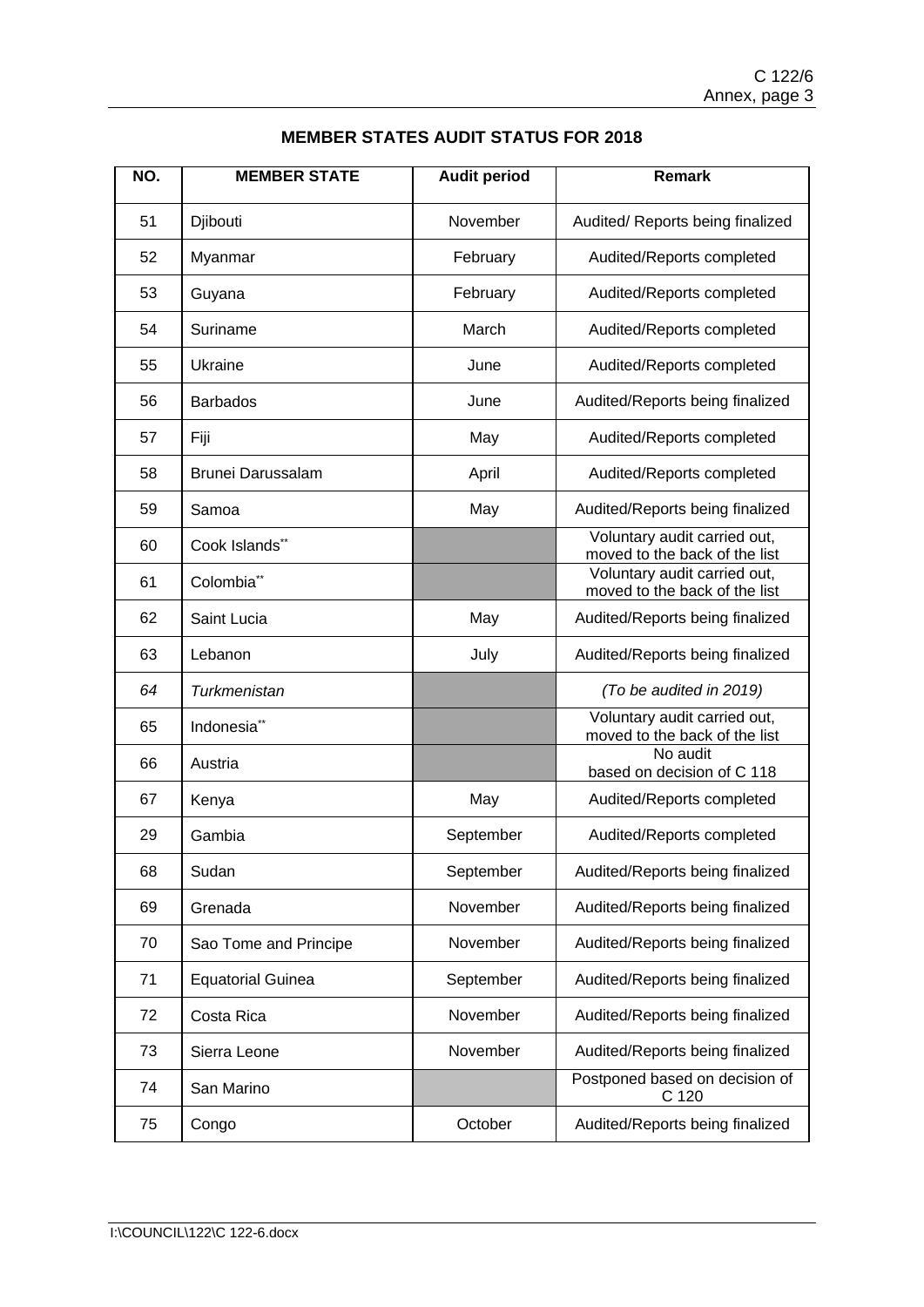| NO. | <b>MEMBER STATE</b>                          | <b>Audit period</b> | <b>Remark</b>                                                                                  |
|-----|----------------------------------------------|---------------------|------------------------------------------------------------------------------------------------|
| 76  | Eritrea                                      | January             | Requested postponement with no<br>justification. Awaiting follow-up<br>response from the State |
| 77  | Viet Nam                                     | January             | Audited/Reports being finalized                                                                |
| -78 | Portugal                                     |                     | (Audited in 2016)                                                                              |
| 79  | Algeria                                      | September           | Audit confirmed                                                                                |
| 80  | United Republic of Tanzania                  | March               | Audited/Reports being finalized                                                                |
| 81  | Tuvalu                                       | March               | Audited/Reports being finalized                                                                |
| 82  | Comoros                                      | March               | Audited/Reports being finalized                                                                |
| 83  | Uganda                                       |                     | Postponed based on decision of<br>C 120                                                        |
| 84  | Croatia <sup>**</sup>                        |                     | Voluntary audit carried out,<br>moved to the back of the list                                  |
| 85  | Zimbabwe                                     |                     | Postponed based on decision of<br>C 120                                                        |
| 86  | Iceland                                      | June                | Audit confirmed                                                                                |
| 87  | Tonga                                        | May                 | Audit confirmed                                                                                |
| 88  | Solomon Islands                              | June                | Audit confirmed                                                                                |
| 89  | Saint Vincent and the<br>Grenadines**        |                     | Voluntary audit carried out,<br>moved to the back of the list                                  |
| 90  | Libya                                        |                     | Audit to be postponed<br>pending decision of C 122                                             |
| 64  | Turkmenistan                                 | June                | Audit confirmed                                                                                |
| 91  | Saudi Arabia                                 | November            | Audit confirmed                                                                                |
| 92  | The former Yugoslav<br>Republic of Macedonia |                     | Postponed based on decision of<br>C 120                                                        |
| 93  | Mozambique                                   |                     | Audit to be postponed<br>pending decision of C 122                                             |
| 94  | Kuwait                                       | October             | Audit confirmed                                                                                |
| 95  | Dominica                                     | September           | Audit confirmed                                                                                |
| 96  | Montenegro                                   | November            | Audit confirmed                                                                                |
| 97  | Syrian Arab Republic                         |                     | Postponed based on decision of<br>C 120                                                        |
| 98  | Guatemala                                    | October             | Audit confirmed                                                                                |
| 99  | Haiti                                        |                     | Audit to be postponed<br>pending decision of C 122                                             |
| 100 | Palau                                        | December            | Audit confirmed                                                                                |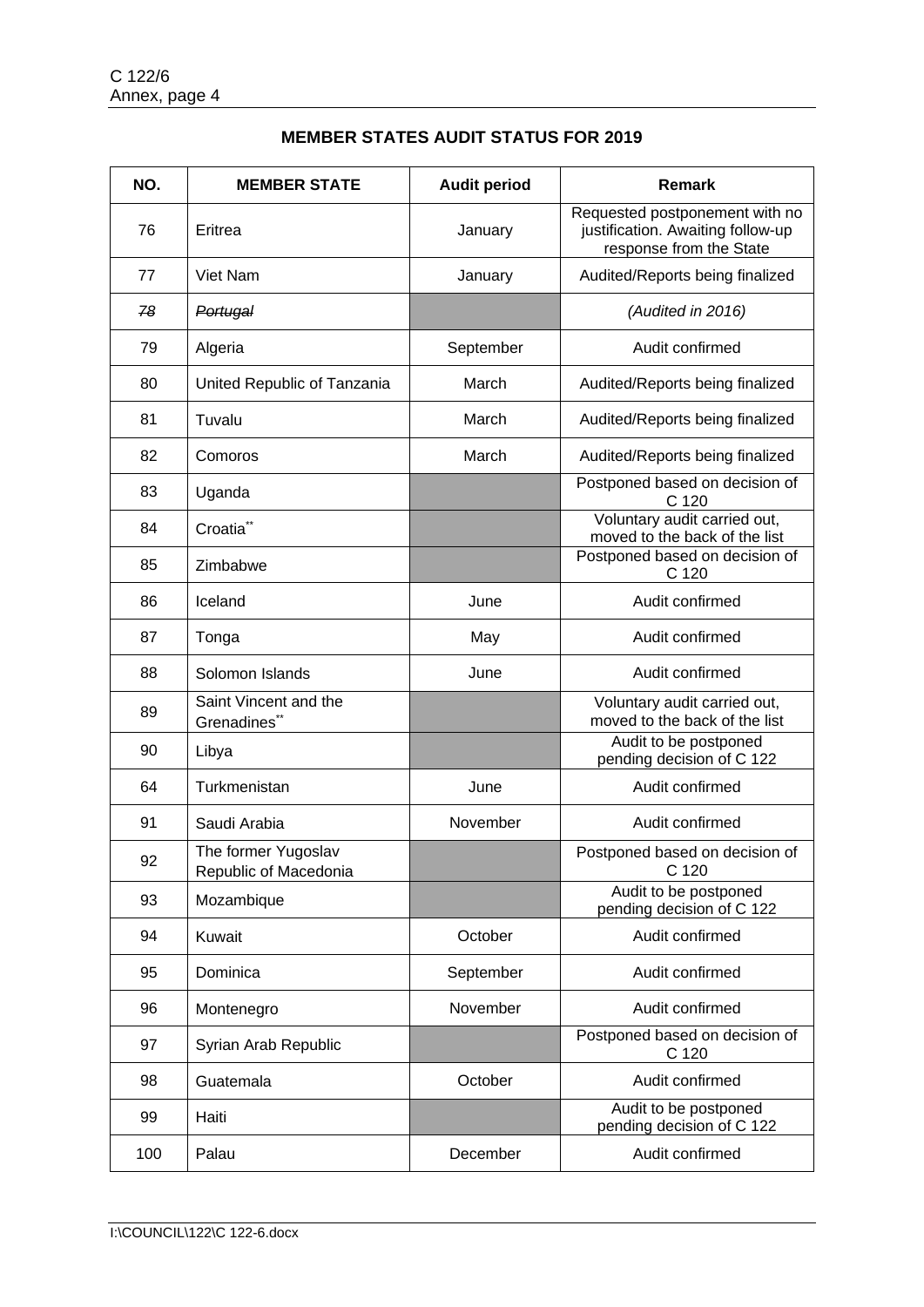| NO. | <b>MEMBER STATE</b>                      | <b>Audit period</b> | <b>Remark</b>                           |
|-----|------------------------------------------|---------------------|-----------------------------------------|
| 101 | Malawi                                   | May                 | No response yet                         |
| 102 | <b>Maldives</b>                          | February            | Audit confirmed                         |
| 103 | <b>Mauritius</b>                         | February            | Audit confirmed                         |
| 104 | <b>Benin</b>                             | March               | No response yet                         |
| 105 | Cameroon                                 | April               | Audit confirmed                         |
| 106 | Pakistan                                 | March               | Audit confirmed                         |
| 107 | Republic of Moldova                      | September           | Response received                       |
| 108 | Dominican Republic                       | April               | No response yet                         |
| 109 | Ethiopia                                 | December            | No response yet                         |
| 110 | Namibia                                  | March               | No response yet                         |
| 111 | Democratic People's<br>Republic of Korea | April               | Audit confirmed                         |
| 112 | <b>Timor-Leste</b>                       |                     | Postponed based on decision of<br>C 121 |
| 113 | Denmark                                  | October             | Audit confirmed                         |
| 114 | Cyprus                                   | October             | Audit confirmed                         |
| 115 | <b>United Kingdom</b>                    | September           | Audit confirmed                         |
| 116 | Spain                                    | August              | Audit confirmed                         |
| 117 | <b>Marshall Islands</b>                  | October             | Audit confirmed                         |
| 118 | Sweden                                   | July                | Audit confirmed                         |
| 119 | Japan                                    | October             | Audit confirmed                         |
| 120 | Liberia                                  | November            | Audit confirmed                         |
| 121 | Chile                                    | November            | Audit confirmed                         |
| 122 | Republic of Korea                        | July                | Audit confirmed                         |
| 123 | Greece                                   | December            | Audit confirmed                         |
| 124 | Canada                                   | June                | Audit confirmed                         |
| 125 | New Zealand                              | December            | Audit confirmed                         |

# **MEMBER STATES SCHEDULED TO BE AUDITED IN 2020**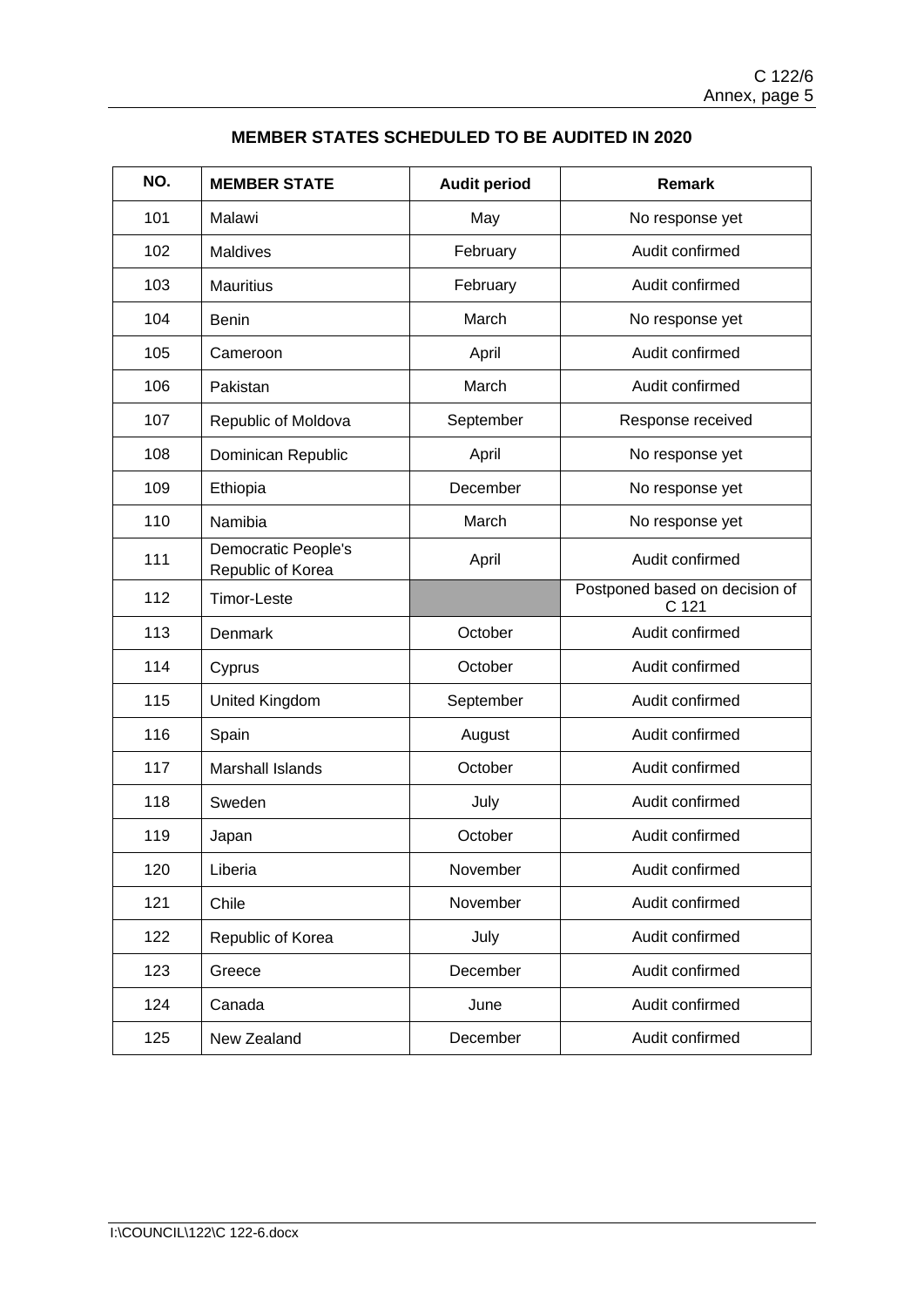| NO. | <b>MEMBER STATE</b>           | <b>Audit period</b> | <b>Remark</b>                |
|-----|-------------------------------|---------------------|------------------------------|
| 126 | Netherlands                   |                     |                              |
| 127 | Italy                         |                     |                              |
| 128 | Thailand                      |                     |                              |
| 129 | Norway                        |                     |                              |
| 130 | Germany                       |                     |                              |
| 131 | South Africa                  |                     |                              |
| 132 | <b>United States</b>          |                     |                              |
| 133 | Uruguay                       |                     |                              |
| 134 | Australia                     |                     |                              |
| 135 | Luxembourg                    |                     |                              |
| 136 | Singapore                     |                     |                              |
| 137 | <b>Bulgaria</b>               |                     | $\blacksquare$               |
| 138 | Panama                        |                     | $\overline{\phantom{0}}$     |
| 139 | Romania                       |                     | $\overline{\phantom{a}}$     |
| 140 | Malaysia                      |                     | $\overline{\phantom{0}}$     |
| 141 | Argentina                     |                     | $\blacksquare$               |
| 142 | <b>Brazil</b>                 |                     | $\overline{\phantom{0}}$     |
| 143 | <b>Russian Federation</b>     |                     | $\qquad \qquad \blacksquare$ |
| 144 | France                        |                     | -                            |
| 145 | Ecuador                       |                     |                              |
| 146 | Philippines                   |                     | ۰                            |
| 147 | China                         |                     |                              |
| 148 | Hong Kong, China <sup>±</sup> |                     |                              |
| 149 | Poland                        |                     |                              |
| 150 | Ireland                       |                     |                              |

# **MEMBER STATES SCHEDULED TO BE AUDITED IN 2021**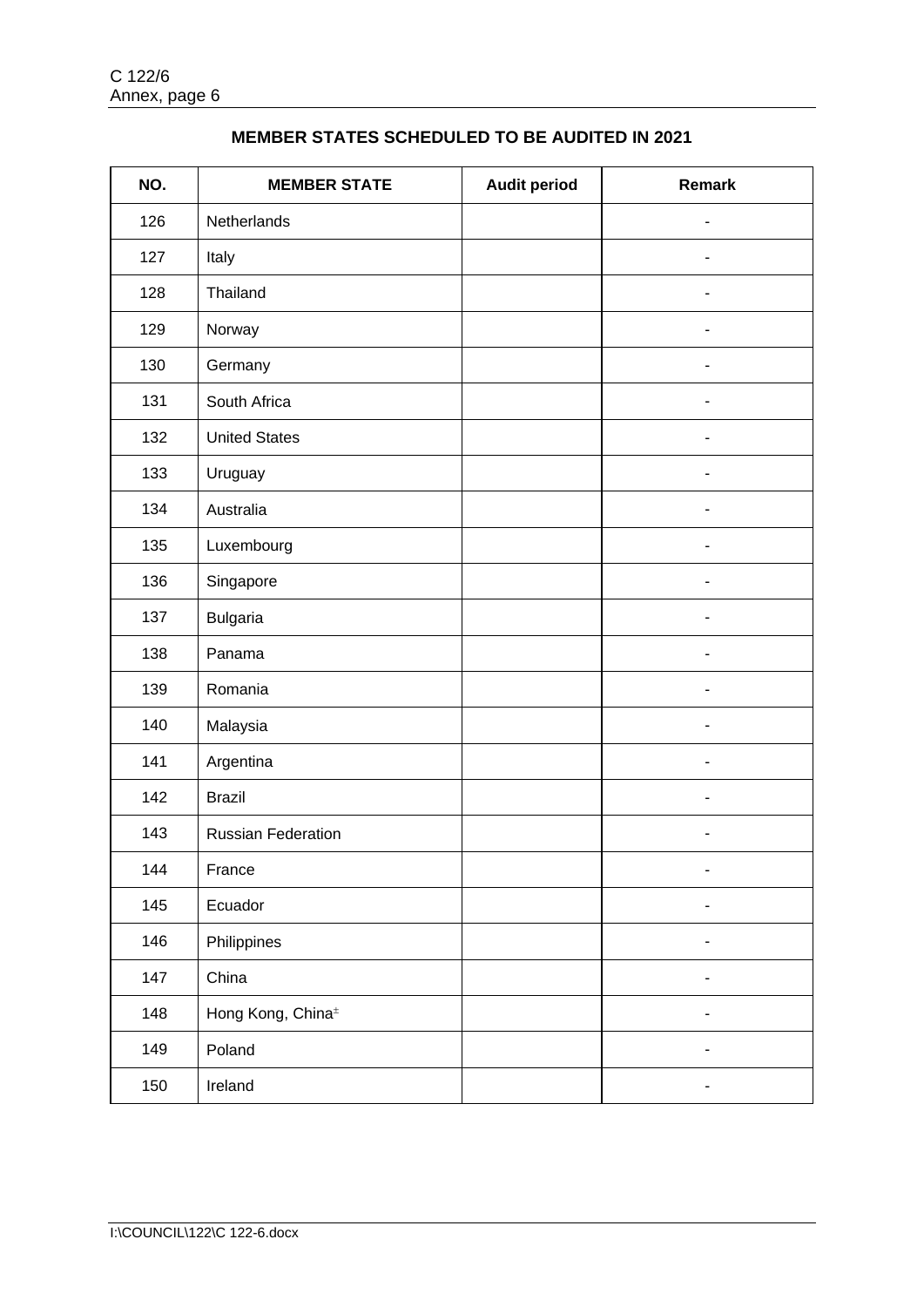| NO. | <b>MEMBER STATE</b>                            | <b>Audit period</b> | Remark                   |
|-----|------------------------------------------------|---------------------|--------------------------|
| 151 | India                                          |                     |                          |
| 152 | Latvia                                         |                     |                          |
| 153 | Estonia                                        |                     |                          |
| 154 | Mexico                                         |                     |                          |
| 155 | <b>Bahamas</b>                                 |                     |                          |
| 156 | Jamaica                                        |                     |                          |
| 157 | Lithuania                                      |                     |                          |
| 158 | Iran (Islamic Republic of)                     |                     |                          |
| 159 | Malta                                          |                     | ä,                       |
| 160 | $\mathsf{F}$ aroes <sup><math>\pm</math></sup> |                     |                          |
| 161 | Finland                                        |                     | $\blacksquare$           |
| 162 | Honduras                                       |                     | $\blacksquare$           |
| 163 | Antigua and Barbuda                            |                     | $\blacksquare$           |
| 164 | Israel                                         |                     |                          |
| 165 | Peru                                           |                     |                          |
| 166 | Switzerland                                    |                     | $\overline{\phantom{a}}$ |
| 167 | Slovenia                                       |                     |                          |
| 168 | Morocco                                        |                     | ä,                       |
| 169 | Turkey                                         |                     |                          |
| 170 | <b>Belize</b>                                  |                     |                          |
| 171 | Tunisia                                        |                     | $\blacksquare$           |
| 172 | Saint Kitts and Nevis                          |                     | $\blacksquare$           |
| 173 | Belgium                                        |                     | $\blacksquare$           |
| 15  | El Salvador**                                  |                     | $\blacksquare$           |
| 61  | Colombia**                                     |                     |                          |
| 84  | Croatia**                                      |                     | $\overline{\phantom{m}}$ |
| 13  | Angola**                                       |                     |                          |
| 65  | Indonesia <sup>**</sup>                        |                     |                          |
| 8   | Georgia <sup>**</sup>                          |                     |                          |
| 60  | Cook Islands**                                 |                     |                          |
| 89  | St. Vincent and the Grenadines**               |                     |                          |
| 174 | Zambia                                         |                     |                          |
| 175 | Belarus                                        |                     |                          |
| 176 | Armenia                                        |                     |                          |
| 177 | Nauru                                          |                     |                          |

# **MEMBER STATES SCHEDULED TO BE AUDITED IN 2022**